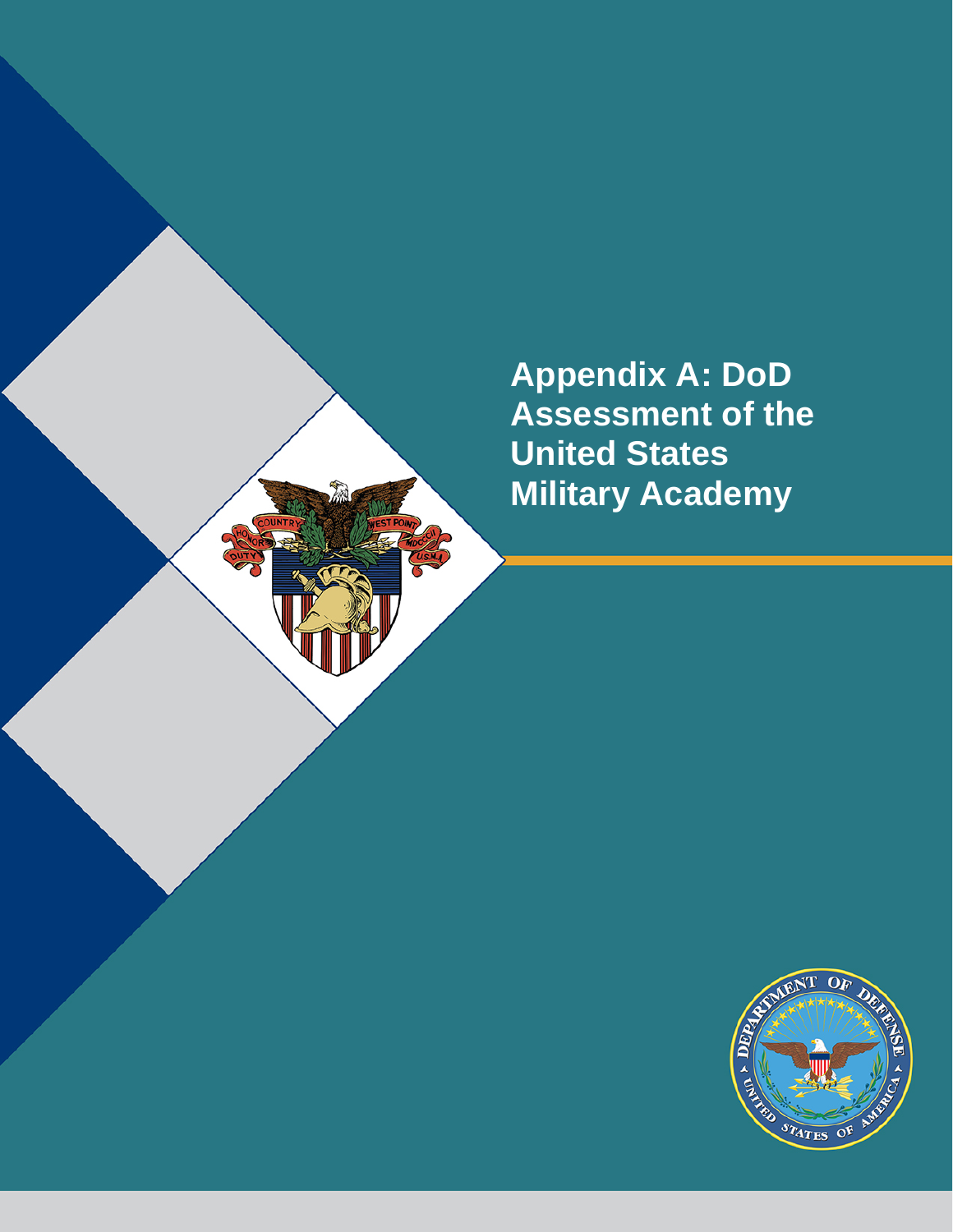# Appendix A: U.S. Military Academy



## **Summary**

The Department of Defense (DoD) assessed the United States Military Academy's (USMA) poli-

cies, training, procedures, and initiatives for the Sexual Harassment/Assault Response and Prevention (SHARP) program during Academic Program Year (APY) 2016-2017. The Department uses the structure of the *2017- 2021 DoD SAPR Strategic Plan* to organize its assessment of the SHARP program into five strategic goals. The Department assesses compliance in each strategic goal by comparing USMA's SHARP program to the requirements outlined in the following policies that were applicable during APY 16-17.

- DoD Directive (DoDD) 6495.01, *Sexual Assault Prevention and Response Program*, Incorporating Change 2, January 20, 2015;
- DoD Instruction (DoDI) 6495.02, *Sexual Assault Prevention and Response Program Procedures*, incorporating change 2, July 7, 2015;

| <b>Strategic Goals</b>                           |                                                                                               |
|--------------------------------------------------|-----------------------------------------------------------------------------------------------|
| Goal                                             | <b>Objectives</b>                                                                             |
| <b>Goal 1: Prevention</b>                        | Prevent crime and misconduct<br>before it occurs.                                             |
| Goal 2:<br>Advocacy/<br><b>Victim Assistance</b> | Deliver consistent and effec-<br>tive victim support, response,<br>and reporting options.     |
| Goal 3:<br>Investigation                         | Achieve high competence in<br>the investigation of sexual as-<br>sault and sexual harassment. |
| Goal 4:<br>Accountability                        | Achieve high competence in<br>holding offenders appropriately<br>accountable.                 |
| Goal 5:<br>Assessment                            | Effectively standardize, meas-<br>ure, analyze, assess, and re-<br>port program progress.     |

## **DoD SAPR Strategic Plan**

- DoDD 1350.2 *Department of Defense Military Equal Opportunity Program*, November 21, 2003; and
- DoDD 1020.02E *Diversity Management and Equal Opportunity in the Department of Defense*, June 8, 2015.

Additionally, the Department referenced the following military service and academy sexual harassment and sexual assault policies:

- Army Regulation 600-20, Army *Command Policy,* November 6, 2014
- United States Military Academy Policy Memorandum 127-10, *Sexual Assault Prevention and Response (SAPR) Program*, July 20, 2012
- United States Corps of Cadets Circular 351-2, *New Cadet Handbook,* November 15, 2012
- United States Corps of Cadets Policy Memorandum 11-09, *Equal Opportunity Policy*, July 20, 2012
- United States Corps of Cadets Policy Memorandum 36-09, *Policy on Sexual Harassment*, July 20, 2012
- United States Corps of Cadets Policy Memorandum 46-09, *Equal Opportunity Complaint Procedures*, July 9, 2012

Overall, USMA complies with the Department's policies regarding sexual harass-

#### **Overall Status of Compliance:**

**•** In Compliance

ment and sexual assault. USMA's programs reflect leadership's oversight and investment. This year, USMA continued efforts to improve sexual assault reporting by cadets and expand the academy's prevention capability.

The Department found sufficient evidence of progress to close previous Secretary of Defense initiatives and action items from prior assessment periods. Previous Secretary of Defense initiatives and action items can be found in the DoD Sexual Harassment and Violence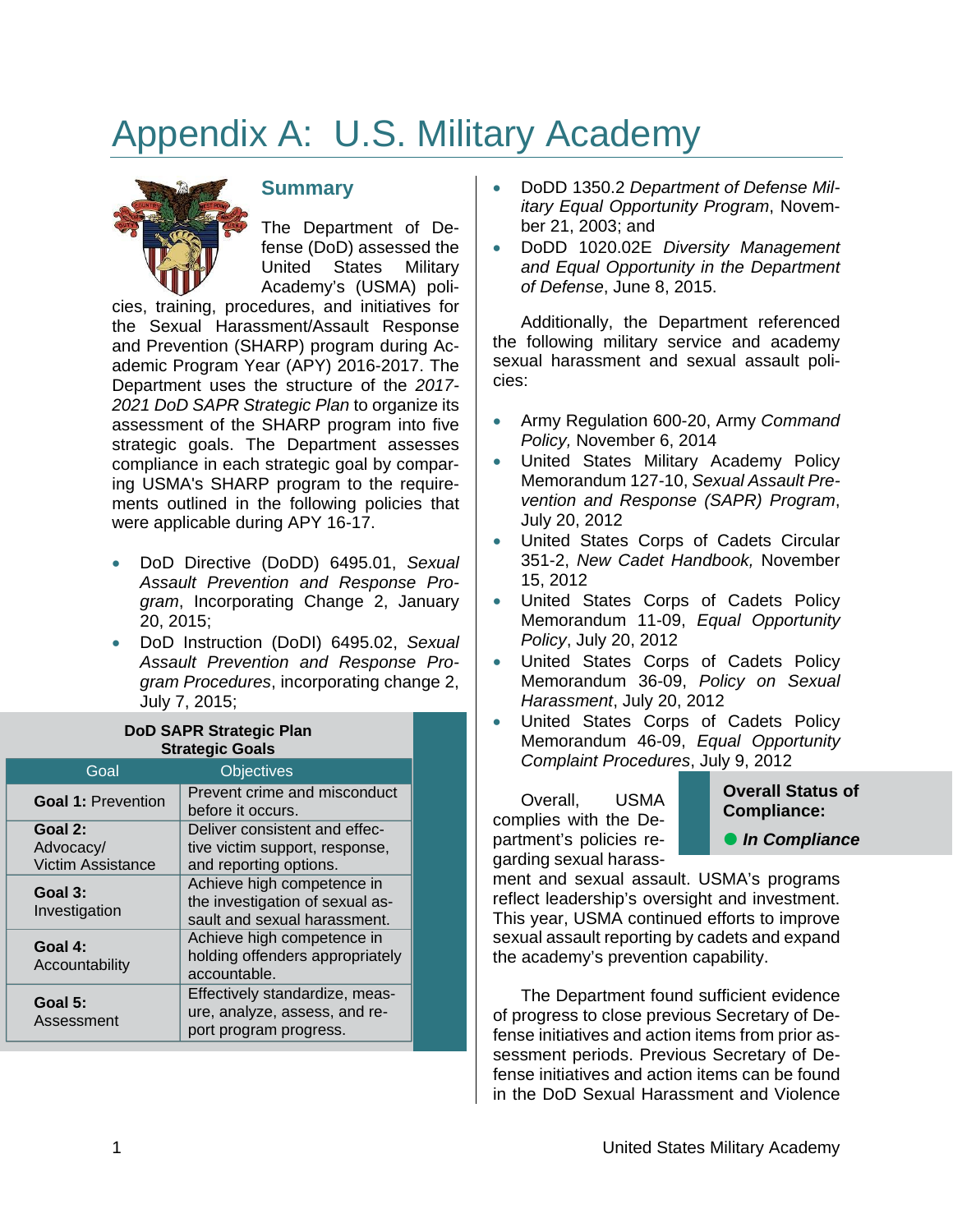at the Military Service Academies Report for APY 15-16. The following pages capture observations on USMA's SHARP program by strategic goal. These observations supplement the Department's overarching action items made for all three MSAs in the body of this report.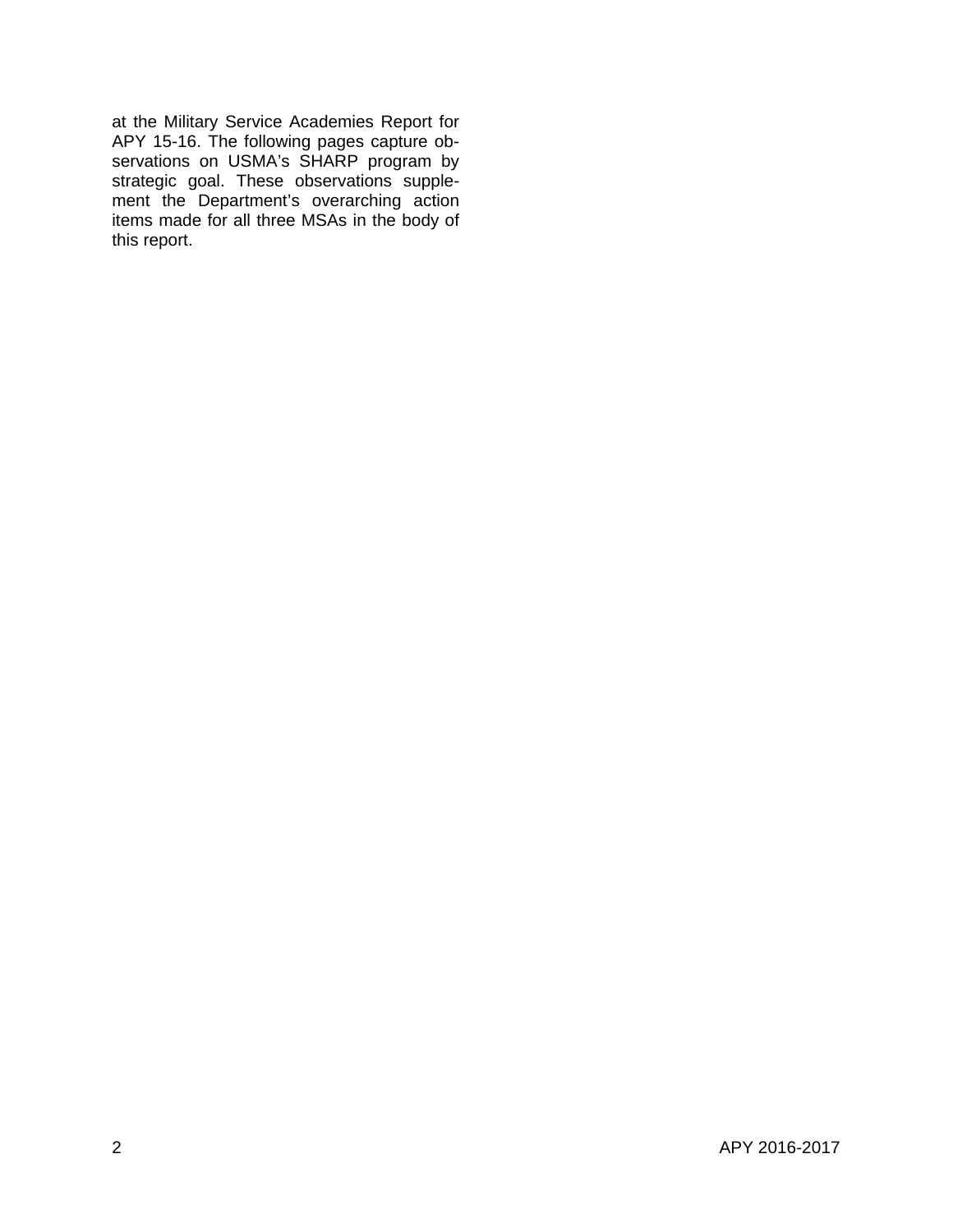## Goal 1: Prevention

USMA is in compliance with the DoD and Army policy requirements for the Prevention goal.

Before expanding their prevention program, USMA took the important step of hiring independent prevention experts to review the academy's prevention activities. The review

#### **Status of Compliance Goal 1:**

commended the Superintendent's public presence on the issue as well as efforts to begin institutionalizing prevention.

**•** In Compliance

For example, leadership established a prevention-working group and committed to hiring a prevention specialist.

## **Commendations**

#### **Using an external company to perform a third-party assessment of prevention**

USMA utilized the expertise of an external organization to complete a review of the academy's efforts related to sexual assault. The review provided USMA with valuable insight that academy leadership indicated would be used to further develop their prevention policies, programs, and practices.

### **Observations**

#### **Clarify Cadets Against Sexual Harassment/Assault's (CASHA) role in prevention, improve training quality, and disentangle from academy's response process**

CASHA has grown from a small peer organization into a permanent part of USMA's formal sexual harassment and assault education program. The CASHA program is well known among cadets and faculty. Recent changes to how USMA cadets participate in CASHA have limited its influence with the student body. The DoD on-site visit found that CASHA cadets were no longer volunteering into the program, but rather being assigned to the organization by USMA staff. In addition, assigned CASHA cadets were not receiving the preparation needed to be able to provide persuasive and motivating information vital to the effectiveness of a peer-led group.

Feedback from the *SAGR* (Service Academy Gender Relations) Focus Groups indicated that USMA cadets' opinions on CASHA were mixed; many felt the trainings provided by CASHA members were poor quality, but others indicated the quality of training greatly depended on the skill and experience of the individual facilitator, noting that some CASHA cadets were ill-prepared to perform in this capacity. CASHA cadets could continue to lead training efforts on topics if USMA provides rigorous peer educator training, supervised by well-prepared staff. USMA should also consider reverting to a voluntary approach for CASHA participation.

#### **Expand TAC Officer and NCO Preparation to support prevention initiatives**

The Department recommended that USMA add to the preparation provided to Tactical Officers (TAC Officers) and Tactical Non-Commissioned Officers (TAC NCOs). Currently, TAC Officers earn a master's degree in Organizational Psychology, while TAC NCOs attend a three-week program that addresses similar topics. Given USMA's planned expansion to prevention work, the Department suggested that the Academy also use TAC Officer/NCO preparation time to clearly define their roles, the tools they are to use (e.g., climate surveys), and the skills to be imparted to cadets under their charge.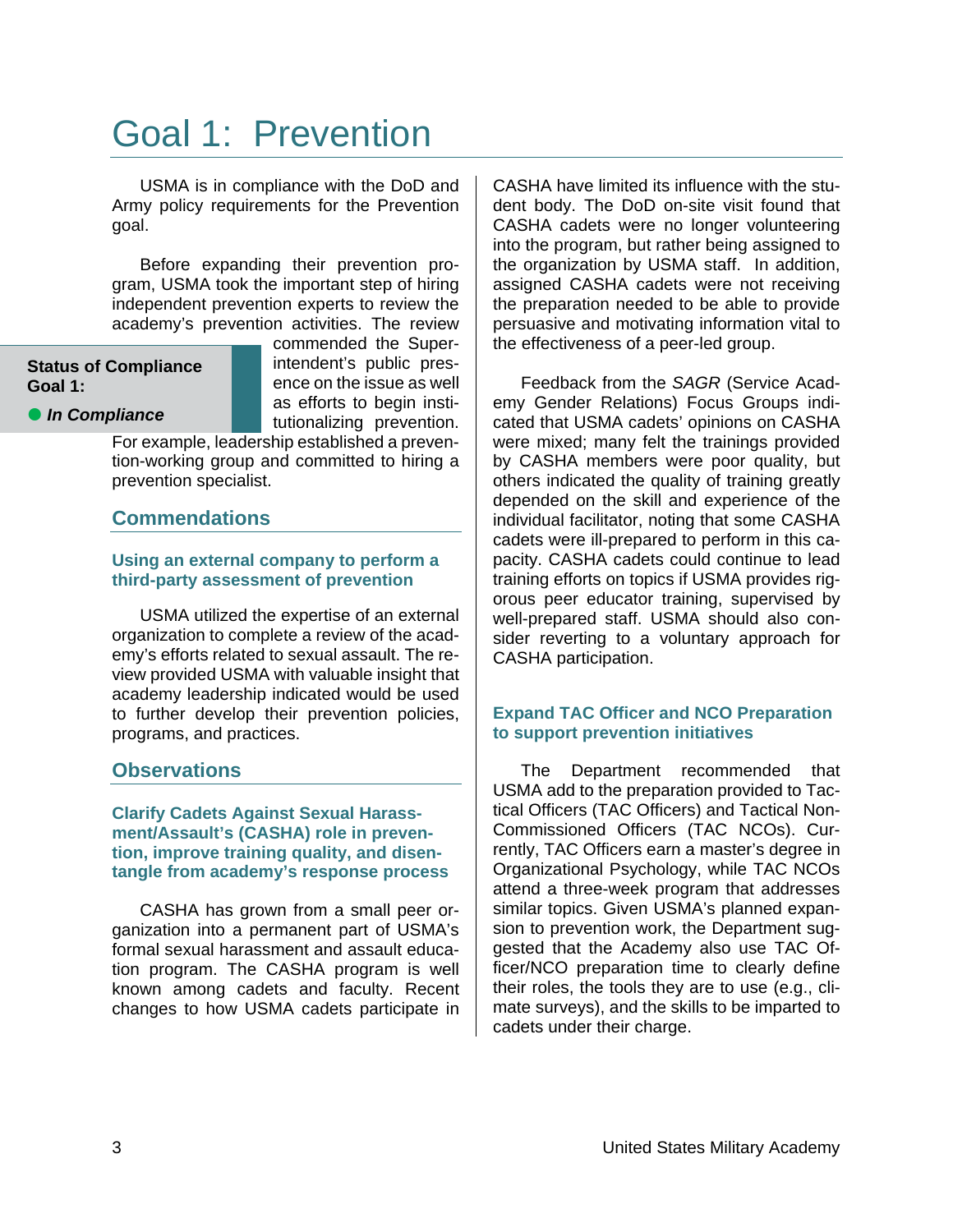## Goal 2: Advocacy and Victim Assistance

USMA is in compliance with the DoD and Army requirements for the Advocacy/Victim Assistance Goal.

Sexual Assault Response Coordinators (SARCs) at West Point are assigned to four units: the Garrison Command<sup>1</sup>, U.S. Corps of Cadets (USCC), Keller Army Community Hos-

#### **Status of Compliance Goal 2:**

**•** In Compliance

pital  $2$ , and the U.S. Military Academy Prep School. The SARCs provide assistance to victims of sexual as-

sault and sexual harassment. The SHARP program manager guides and directs the SHARP program on behalf of the Superintendent. There is also a full-time civilian Sexual Assault Prevention and Response (SAPR) Victim Advocate (VA) assigned to USCC. All SARCs and SAPR VAs are DoD Sexual Assult Advocate Certification Program certified.

During the past APY, USMA stood up the SHARP Resource Center, which co-locates the USCC SARC and VA in a centrally situated, privately accessible office space in the Cadet Area. Previously, the SARC and SAPR VA were located in different buildings. Further, the SAPR VA was in Taylor Hall, where the offices of the Superintendent and Dean are located. By moving the offices to a more accessible, less observable place, more cadets may have felt comfortable reporting sexual assault allegations.

USMA also took the important step of clarifying its reporting policies. A July 7, 2016, policy letter from the Superintendent acknowledges that victims of a sexual assault may confide in someone about the assault before considering whether to file a Restricted or Unrestricted report. In order to foster an environment that supports the victim throughout the entire process of dealing with an assault,

USMA personnel who interact with cadets in non-chain of command channels such as staff, faculty, or coaches are not required to report the incident. Instead, these personnel should encourage the victim to immediately contact the SARC.

USMA's policy changes are especially relevant considering focus group feedback. Cadets indicated that they are more likely to report to an individual they trust. They often see peers or coaches as more approachable alternatives than someone in the chain of command.

## **Commendations**

#### **SARC provides cadets with a "wellness checkout"**

Cadets have the ability to indicate "wellness" in the accountability system if they miss assigned duty due to meeting with SARC, VA, investigative, military justice, or support services related to a sexual assault or sexual harassment incident.

Cadets are encouraged to report "wellness" to minimize the potential for their leadership to ask questions related to the event a cadet missed. This allows victims to keep leaders informed without compromising their privacy.

#### **Collaboration with the Inspector General to review retaliation allegations**

The Inspector General (IG) at USMA works closely with the SHARP Program Manager to review cases for evidence of retaliation or reprisal. The IG also attends the monthly Sexual Assault Review Board (SARB) and collaborates closely with the SARC on matters related to retaliation and reprisal.

 $\overline{a}$ 

<span id="page-4-0"></span><sup>1</sup> Subordinate of the U.S. Army Installation Management Command (IMCOM)

<sup>2</sup> Subordinate of the U.S. Army Medical Command (MEDCOM)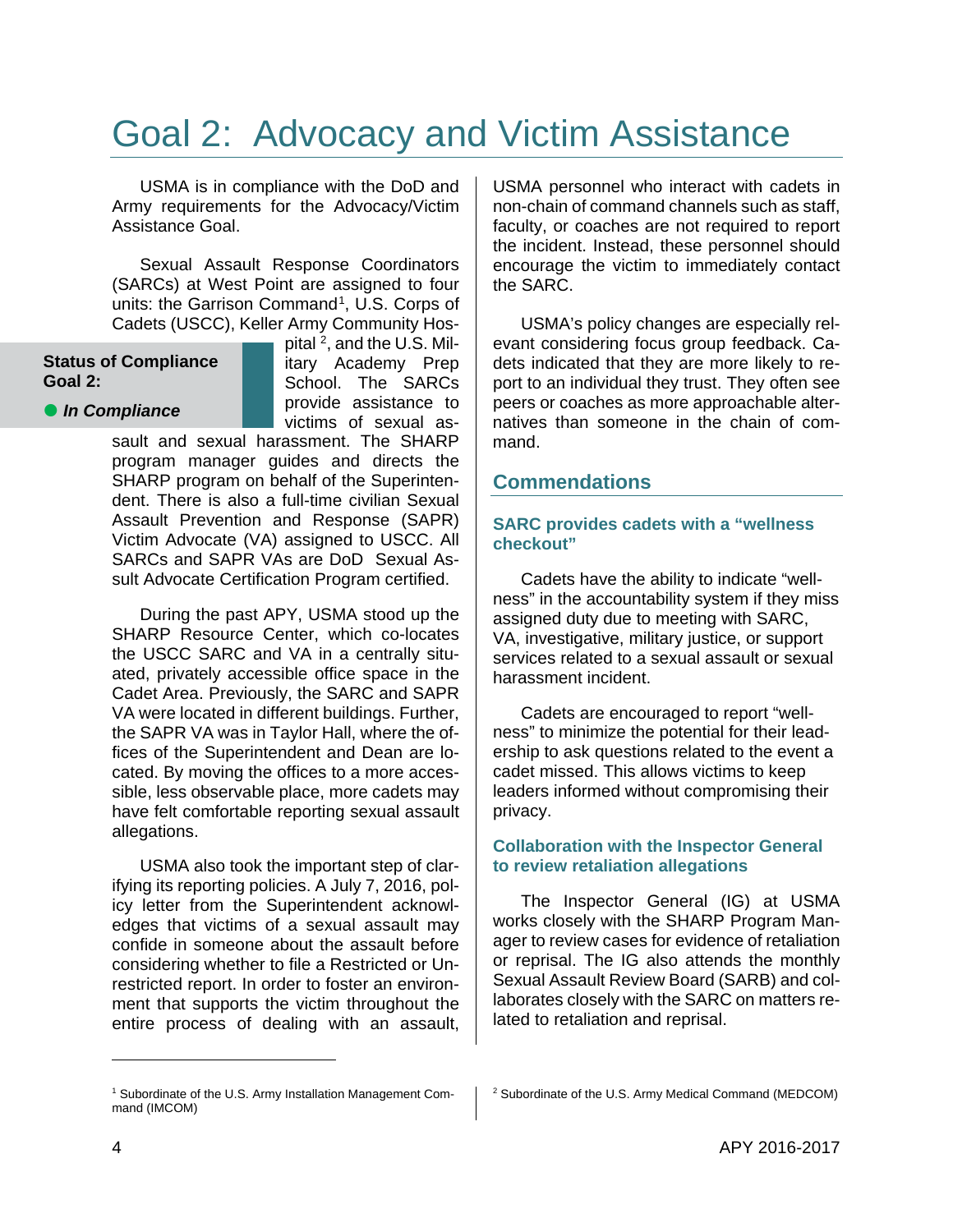## **Observations**

#### **Ensure SARB attendance is in accordance with policy**

The Office of the SJA, Criminal Investigation Command (CID), and the SARC discuss the status of active Unrestricted cases at the monthly SARB meetings and track them until final disposition of the case. If a case has an assigned SAPR VA, he or she should attend the SARB to receive updates about those cases.

The Sexual Assault Review Board or SARB is USMA's version of the Case Management Group which is chaired by the Superintendent.

The Special Victims' Counsel (SVC) should also attend the SARB as indicated by how their client would like to be represented or receive information. If the victim chooses to receive case updates

from the SVC, then the SVC should attend so that the individual updating the victim receives the information first-hand.

#### **Complete Memorandum of Understanding (MOU) with Westchester Medical Center**

Enclosure 8 of DoDI 6495.02 requires a MOU with civilian facilities conducting Sexual Assault Forensic Examinations (SAFE) for DoD. The MOU with the civilian facility must address the processes for notifying the SARC and for contacting the appropriate DoD agency to take custody of evidence collected during the SAFE.

The Department found that a completed MOU with Westchester Hospital is needed. Academy leadership advised that a document is being developed. Given the workload on the USMA Program Manager, SARC, and SAPR VA, one solution might be for the Superintendent to request another SARC garrisoned at USMA to help take the document to completion.

#### **Ensure administrative records that support Unrestricted and Restricted reporting follow privacy, security, and records management policies**

Victims' privacy is of utmost importance. All Academies should ensure that records of sexual assault and harassment are compliant with laws and privacy, security, and records management policies. Any sexual assault case tracking that occurs outside of Defense Sexual Assault Incident Database (DSAID), for the purposes of briefing leadership, should be maintained separately for Restricted and Unrestricted reports. To further protect privacy, all electronic files containing personally identifiable information (PII) should be password protected, encrypted, and stored in systems that appropriately safeguard PII. DSAID is the Department's official database for reporting, managing, tracking, and protecting data drawn from sexual assault reports. Alternate data tracking systems are not authorized for use unless they meet Department standards for protection of personally identifiable information. The Department welcomes any recommendations to improve DSAID and increase user satisfaction with the system.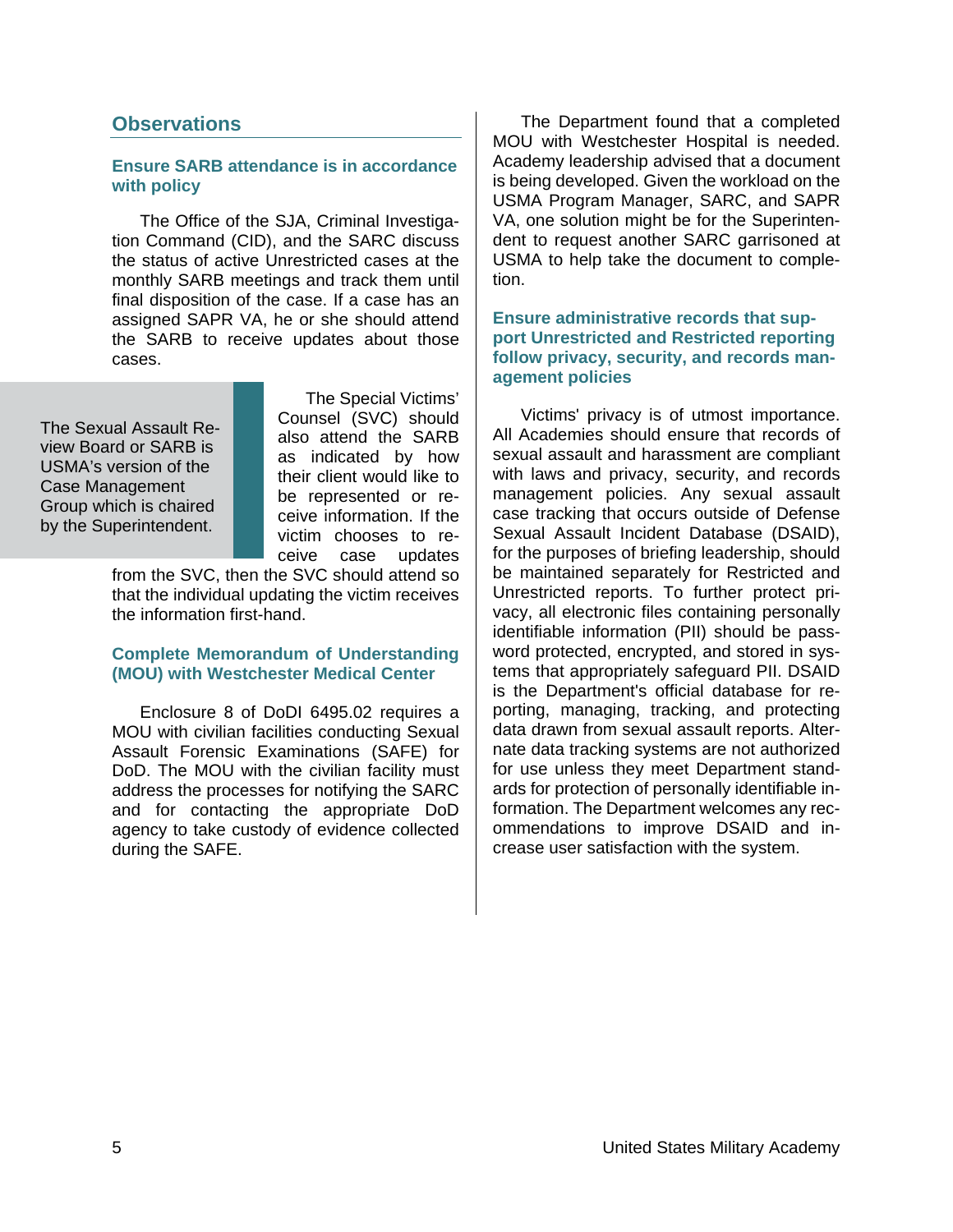## Goals 3 and 4: Investigation and **Accountability**

## **Investigation**

This assessment does not address investigative policy or sufficiency of criminal investigations. Instead, this assessment addresses how well the academy SAPR program supports and integrates with the criminal investigative process. USMA has policies in place to address sexual assault and sexual harassment allegations. USMA is in compliance with

#### **Status of Compliance Goals 3 and 4:**

tegic goal.

**•** In Compliance

The U.S. Army CID office at USMA is responsible for investiga-

the Investigation stra-

tions occurring in the garrison, as well as throughout large parts of New England. Interviews with CID agents indicated they make an effort to accommodate the needs of sexual assault victims. They thoroughly explain the investigative process and answer any questions.

Agents investigating sexual assault cases have completed the Army's special victim's course and conduct victim interviews using the Forensic Experiential Trauma Interview technique. From the outset of the investigation process, agents provide victims with the option to have an SVC, SARC, or VA present. CID agents will postpone the interview and connect the victim with the SVC if so requested.

CID coordinates with the SJA throughout the investigation. The CID office also employs an internal review process that concentrates on timely, thorough reporting and investigative efforts. CID provides investigative updates to academy leadership and participates in the monthly SARB meeting as required by policy.

Following Army policy, academy leadership appoints an officer to investigate the complaint in accordance with Army Regulation 156 and Army EO policy. The USCC SARC assists the investigative process by reviewing the complaint and helping the appointed officers craft investigative leads.

There were no Investigation commendations or observations from this year's on-site assessment.

## **Accountability**

This assessment does not address sufficiency of criminal trials or case dispositions. Instead, this assessment addresses how well the SAPR program supports and integrates with the military criminal justice process. USMA is in compliance with the Accountability Goal.

The on-site assessment found that the SAPR program was well integrated with the criminal justice process. All USMA legal officers received sexual assault legal training at the Army JAG Legal Center and School. The Trial Counsel Assistance Program also provides additional training to the SVC, paralegals, and Victim-Witness assistance personnel throughout the year.

There were no Accountability commendations or observations from this year's on-site assessment.